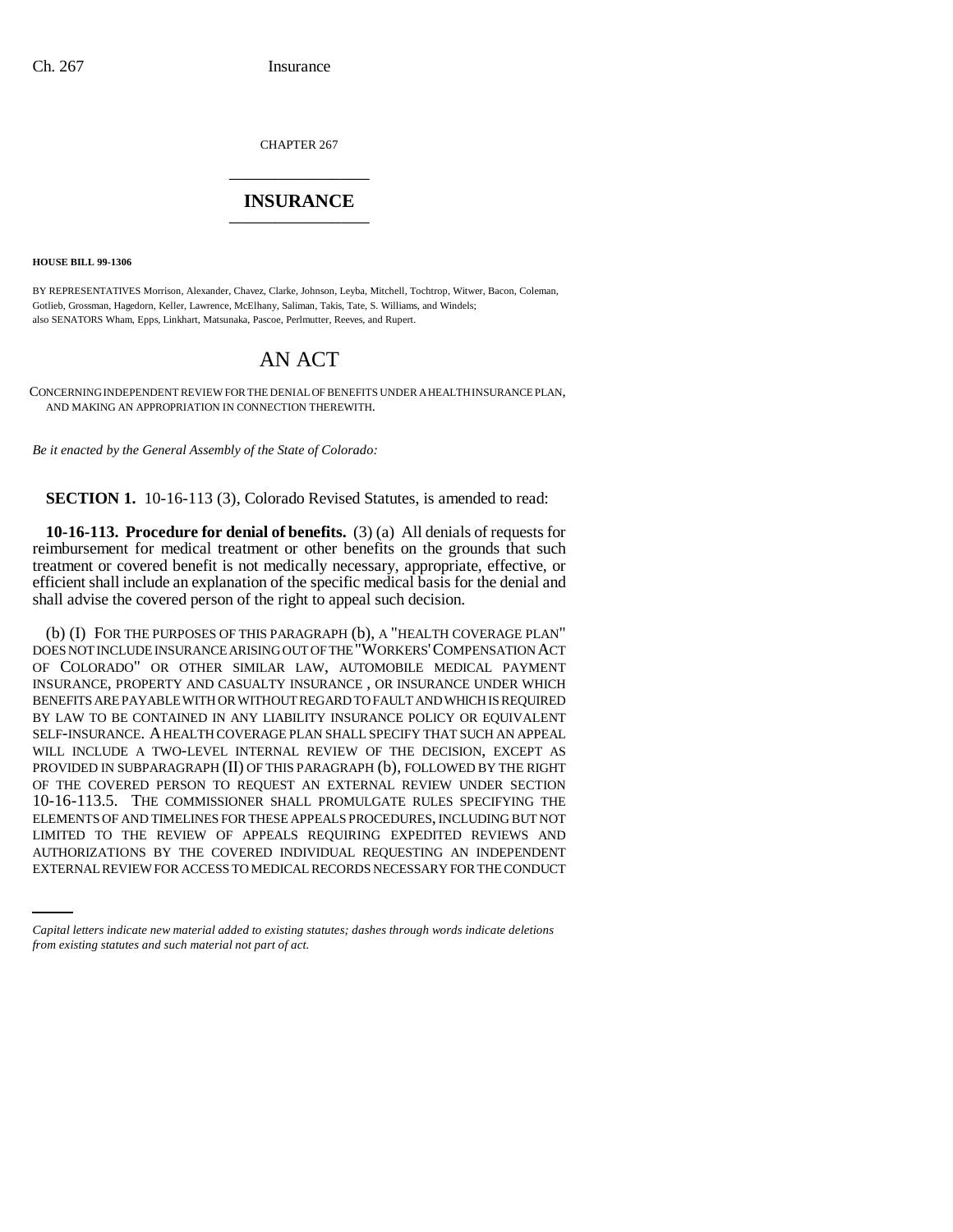OF THE EXTERNAL REVIEW. THE COMMISSIONER SHALL CONSULT WITH AND UTILIZE PUBLIC AND PRIVATE RESOURCES, INCLUDING BUT NOT LIMITED TO HEALTH CARE PROVIDERS, IN THE DEVELOPMENT OF SUCH RULES.

(II) THE FIRST-LEVEL APPEAL SHALL BE A REVIEW BY A PHYSICIAN WHO SHALL CONSULT WITH AN APPROPRIATE CLINICAL PEER OR PEERS IN THE SAME OR SIMILAR SPECIALTY AS WOULD TYPICALLY MANAGE THE CASE BEING REVIEWED. THE PHYSICIAN AND CLINICAL PEER OR PEERS SHALL NOT HAVE BEEN INVOLVED IN THE INITIAL DENIAL. HOWEVER, A PERSON THAT WAS PREVIOUSLY INVOLVED WITH THE DENIAL MAY ANSWER QUESTIONS. A HEALTH COVERAGE PLAN MAY ESTABLISH AN INTERNAL REVIEW PROCESS THAT ELIMINATES THE FIRST-LEVEL REVIEW AND WHEREBY ALL APPEALS ARE SENT DIRECTLY TO A REVIEW PANEL AS PROVIDED FOR IN THIS SUBPARAGRAPH (II).

(III) THE SECOND-LEVEL APPEAL SHALL BE TO A REVIEW PANEL ESTABLISHED BY THE HEALTH COVERAGE PLAN. THE PANEL SHALL INCLUDE A MINIMUM OF THREE PEOPLE. THE PANEL MAY BE COMPOSED OF EMPLOYEES OF THE HEALTH COVERAGE PLAN WHO HAVE APPROPRIATE PROFESSIONAL EXPERTISE. A MAJORITY OF THE PANEL SHALL BE COMPRISED OF PERSONS WHO WERE NOT PREVIOUSLY INVOLVED IN THE GRIEVANCE. HOWEVER, A PERSON WHO WAS PREVIOUSLY INVOLVED WITH THE GRIEVANCE MAY BE A MEMBER OF THE PANEL OR APPEAR BEFORE THE PANEL TO PRESENT INFORMATION OR ANSWER QUESTIONS. A HEALTH COVERAGE PLAN SHALL ENSURE THAT A MAJORITY OF THE PERSONS REVIEWING A GRIEVANCE INVOLVING AN ADVERSE DETERMINATION DO NOT HAVE A DIRECT FINANCIAL INTEREST IN THE CASE OR IN THE OUTCOME OF THE REVIEW. HOWEVER, SUCH PERSONS MAY BE PART OF THE HEALTH COVERAGE PLAN'S PROVIDER NETWORK OR EMPLOYEES OF THE HEALTH COVERAGE PLAN.

**SECTION 2.** Part 1 of article 16 of title 10, Colorado Revised Statutes, is amended BY THE ADDITION OF A NEW SECTION to read:

**10-16-113.5. Independent external review of benefit denials - legislative declaration - definitions.** (1) THE GENERAL ASSEMBLY HEREBY FINDS, DETERMINES, AND DECLARES THAT, IN THE INTEREST OF IMPROVING ACCOUNTABILITY FOR HEALTH CARE COVERAGE DECISIONS, COVERED INDIVIDUALS SHOULD HAVE THE OPTION OF AN INDEPENDENT EXTERNAL REVIEW BY QUALIFIED EXPERTS WHEN THEY HAVE BEEN DENIED A REQUEST FOR COVERAGE PURSUANT TO THEIR HEALTH PLAN'S PROCEDURES FOR DENIAL OF BENEFITS REQUIRED BY SECTION 10-16-113.

(2) AS USED IN THIS SECTION, UNLESS THE CONTEXT OTHERWISE REQUIRES:

(a) (I) "COVERED INDIVIDUAL REQUESTING AN INDEPENDENT EXTERNAL REVIEW" MEANS A COVERED PERSON WHO:

(A) HAS GONE THROUGH EACH OF THE INTERNAL APPEALS REVIEW LEVELS OFFERED BY A HEALTH COVERAGE PLAN AND ESTABLISHED PURSUANT TO SECTION 10-16-113 (3) AND WHO HAS REQUESTED AN INDEPENDENT EXTERNAL REVIEW OF A HEALTH COVERAGE PLAN'S DECISION TO DENY REIMBURSEMENT FOR OR COVERAGE OF MEDICAL TREATMENT THAT IS A COVERED BENEFIT ON THE GROUNDS THAT SUCH TREATMENT IS NOT MEDICALLY NECESSARY, MEDICALLY APPROPRIATE, MEDICALLY EFFECTIVE, OR MEDICALLY EFFICIENT; OR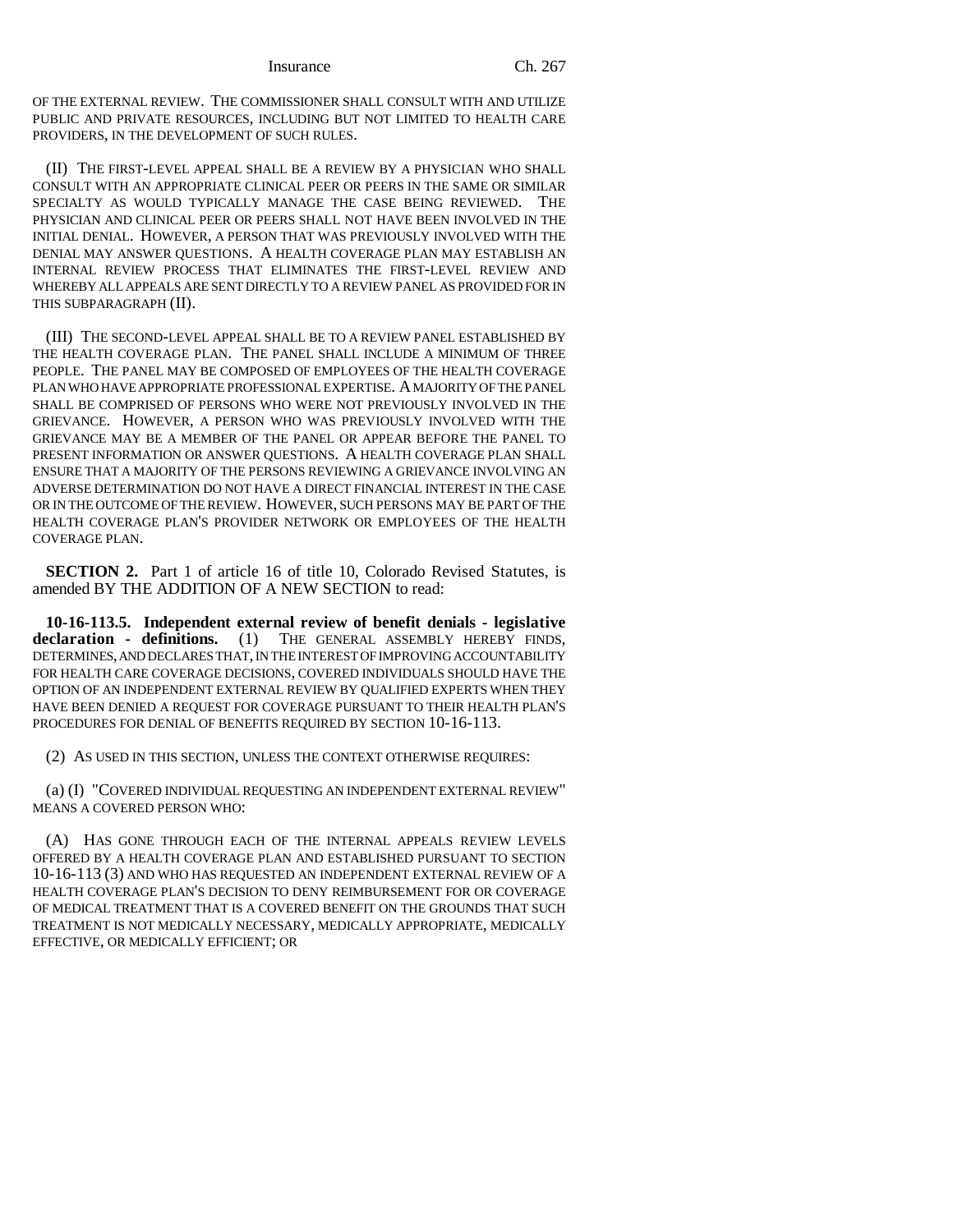### Ch. 267 Insurance

(B) HAS PURSUED AN EXPEDITED REVIEW OF A DENIAL OF A BENEFIT PURSUANT TO STATE REGULATION.

(II) THE TERM "COVERED INDIVIDUAL REQUESTING AN INDEPENDENT EXTERNAL REVIEW" SHALL ALSO INCLUDE THE DESIGNATED REPRESENTATIVE OF A COVERED INDIVIDUAL REQUESTING AN INDEPENDENT EXTERNAL REVIEW.

(b) "EXPEDITED REVIEW" MEANS A REVIEW FOLLOWING COMPLETION OF PROCEDURES FOR EXPEDITED INTERNAL REVIEW OF AN ADVERSE DETERMINATION INVOLVING A SITUATION WHERE THE TIME FRAME OF THE STANDARD INDEPENDENT EXTERNAL REVIEW PROCEDURES WOULD SERIOUSLY JEOPARDIZE THE LIFE OR HEALTH OF THE COVERED PERSON OR WOULD JEOPARDIZE THE COVERED PERSON'S ABILITY TO REGAIN MAXIMUM FUNCTION.

(c) (I) "EXPERT REVIEWER" MEANS A PHYSICIAN OR OTHER APPROPRIATE HEALTH CARE PROVIDER ASSIGNED BY AN INDEPENDENT EXTERNAL REVIEW ENTITY TO CONDUCT AN INDEPENDENT EXTERNAL REVIEW. AN EXPERT REVIEWER SHALL NOT:

(A) HAVE BEEN INVOLVED IN THE COVERED INDIVIDUAL'S CARE PREVIOUSLY;

(B) BE A MEMBER OF THE BOARD OF DIRECTORS OF THE HEALTH COVERAGE PLAN;

(C) HAVE BEEN PREVIOUSLY INVOLVED IN THE REVIEW PROCESS FOR THE COVERED INDIVIDUAL REQUESTING AN INDEPENDENT EXTERNAL REVIEW;

(D) HAVE A DIRECT FINANCIAL INTEREST IN THE CASE OR IN THE OUTCOME OF THE REVIEW; OR

(E) BE AN EMPLOYEE OF THE HEALTH COVERAGE PLAN.

(II) PHYSICIANS OR OTHER APPROPRIATE HEALTH CARE PROVIDERS WHO ARE EXPERT REVIEWERS SHALL:

(A) BE EXPERTS IN THE TREATMENT OF THE MEDICAL CONDITION OF THE COVERED INDIVIDUAL REQUESTING AN INDEPENDENT EXTERNAL REVIEW AND KNOWLEDGEABLE ABOUT THE RECOMMENDED TREATMENT OR SERVICE THAT IS THE SUBJECT OF THE REVIEW THROUGH THE EXPERT'S ACTUAL, CURRENT CLINICAL EXPERIENCE;

(B) HOLD A LICENSE ISSUED BY A STATE AND, FOR PHYSICIANS, A CURRENT CERTIFICATION BY A RECOGNIZED AMERICAN MEDICAL SPECIALTY BOARD IN THE AREA APPROPRIATE TO THE SUBJECT OF REVIEW; AND

(C) HAVE NO HISTORY OF DISCIPLINARY ACTION OR SANCTION, INCLUDING LOSS OF STAFF PRIVILEGES OR PARTICIPATION RESTRICTIONS, TAKEN OR PENDING BY ANY HOSPITAL, GOVERNMENT, OR REGULATORY BODY.

(d) (I) "HEALTH COVERAGE PLAN" HAS THE SAME MEANING AS SET FORTH IN SECTION 10-16-102 (22.5).

(II) "HEALTH COVERAGE PLAN" DOES NOT INCLUDE INSURANCE ARISING OUT OF THE "WORKERS' COMPENSATION ACT OF COLORADO" OR OTHER SIMILAR LAW,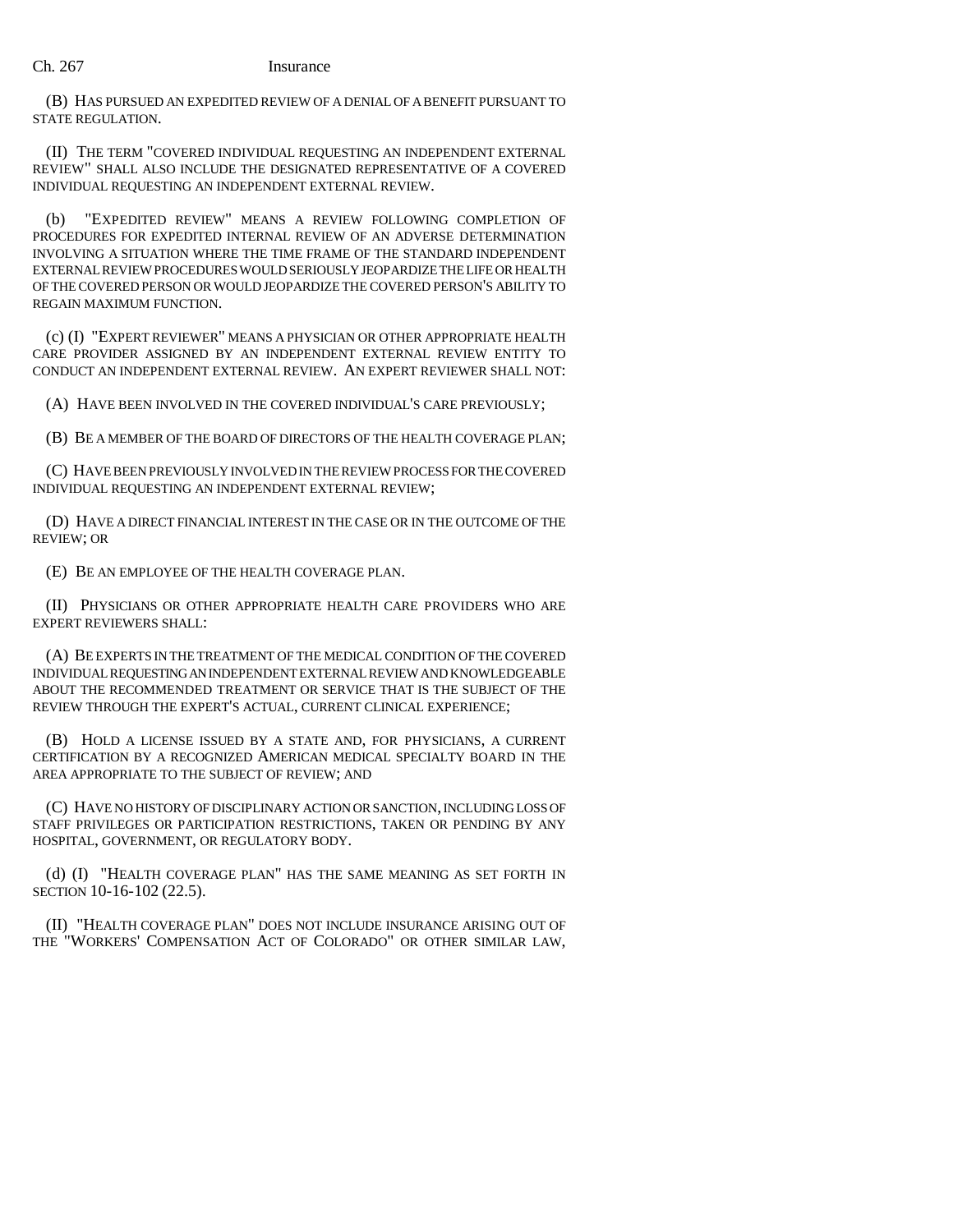Insurance Ch. 267

AUTOMOBILE MEDICAL PAYMENT INSURANCE, PROPERTY AND CASUALTY INSURANCE, OR INSURANCE UNDER WHICH BENEFITS ARE PAYABLE WITH OR WITHOUT REGARD TO FAULT AND WHICH IS REQUIRED BY LAW TO BE CONTAINED IN ANY LIABILITY INSURANCE POLICY OR EQUIVALENT SELF-INSURANCE.

(e) "INDEPENDENT EXTERNAL REVIEW ENTITY" MEANS AN ENTITY THAT MEETS THE REQUIREMENTS OF THIS SECTION AND IS CERTIFIED BY THE COMMISSIONER TO CONDUCT INDEPENDENT EXTERNAL REVIEWS OF DETERMINATIONS BY A PLAN TO DENY A REQUEST FOR REIMBURSEMENT FOR OR COVERAGE OF MEDICAL TREATMENT THAT IS A COVERED BENEFIT FOR A COVERED INDIVIDUAL ON THE GROUNDS THAT SUCH TREATMENT OR COVERED BENEFIT IS NOT MEDICALLY NECESSARY, MEDICALLY APPROPRIATE, MEDICALLY EFFECTIVE, OR MEDICALLY EFFICIENT. THE INDEPENDENT EXTERNAL REVIEW ENTITY MAY NOT REVIEW HEALTH COVERAGE PLAN DECISIONS TO DENY A REQUEST FOR REIMBURSEMENT FOR OR COVERAGE OF A MEDICAL TREATMENT THAT IS NOT A COVERED BENEFIT. THE INDEPENDENT EXTERNAL REVIEW ENTITY MAY REVIEW HEALTH CARE COVERAGE PLAN DECISIONS TO DENY A REQUEST FOR REIMBURSEMENT OR COVERAGE OF A MEDICAL TREATMENT ON THE GROUNDS THAT IT IS AN EXPERIMENTAL OR INVESTIGATIONAL PROCEDURE, BUT ONLY IF SUCH PROCEDURE IS NOT EXPLICITLY LISTED AS AN EXCLUDED BENEFIT IN THE POLICY. WHERE A SPECIFIC PROCEDURE IS A LISTED EXCLUDED BENEFIT, THE PLAN SHALL DENY COVERAGE ON THE GROUNDS THAT IT IS NOT A COVERED BENEFIT AND THIS SHALL NOT BE REVIEWABLE BY THE INDEPENDENT EXTERNAL REVIEW ENTITY.

(f) "MEDICAL AND SCIENTIFIC EVIDENCE" INCLUDES, BUT IS NOT LIMITED TO, THE FOLLOWING SOURCES:

(I) PEER-REVIEWED SCIENTIFIC STUDIES PUBLISHED IN OR ACCEPTED FOR PUBLICATION BY MEDICAL JOURNALS THAT MEET NATIONALLY RECOGNIZED REQUIREMENTS FOR SCIENTIFIC MANUSCRIPTS AND THAT SUBMIT MOST OF THEIR PUBLISHED ARTICLES FOR REVIEW BY EXPERTS WHO ARE NOT PART OF THE EDITORIAL STAFF;

(II) PEER-REVIEWED LITERATURE, BIOMEDICAL COMPENDIA, AND OTHER MEDICAL LITERATURE THAT MEET THE CRITERIA OF THE NATIONAL INSTITUTE OF HEALTH'S NATIONAL LIBRARY OF MEDICINE FOR INDEXING IN INDEX MEDICUS, EXCERPTA MEDICUS ("EMBASE"), MEDLINE, AND MEDLARS DATA BASE OF HEALTH SERVICES TECHNOLOGY ASSESSMENT RESEARCH ("HSTAR");

(III) MEDICAL JOURNALS RECOGNIZED BY THE UNITED STATES SECRETARY OF HEALTH AND HUMAN SERVICES, PURSUANT TO SECTION 1861 (t) (2) OF THE FEDERAL "SOCIAL SECURITY ACT";

- (IV) THE FOLLOWING STANDARD REFERENCE COMPENDIA:
- (A) THE AMERICAN HOSPITAL FORMULARY SERVICE-DRUG INFORMATION;
- (B) THE AMERICAN MEDICAL ASSOCIATION DRUG EVALUATION;
- (C) THE AMERICAN DENTAL ASSOCIATION ACCEPTED DENTAL THERAPEUTICS; AND
- (D) THE UNITED STATES PHARMACOPOEIA DRUG INFORMATION.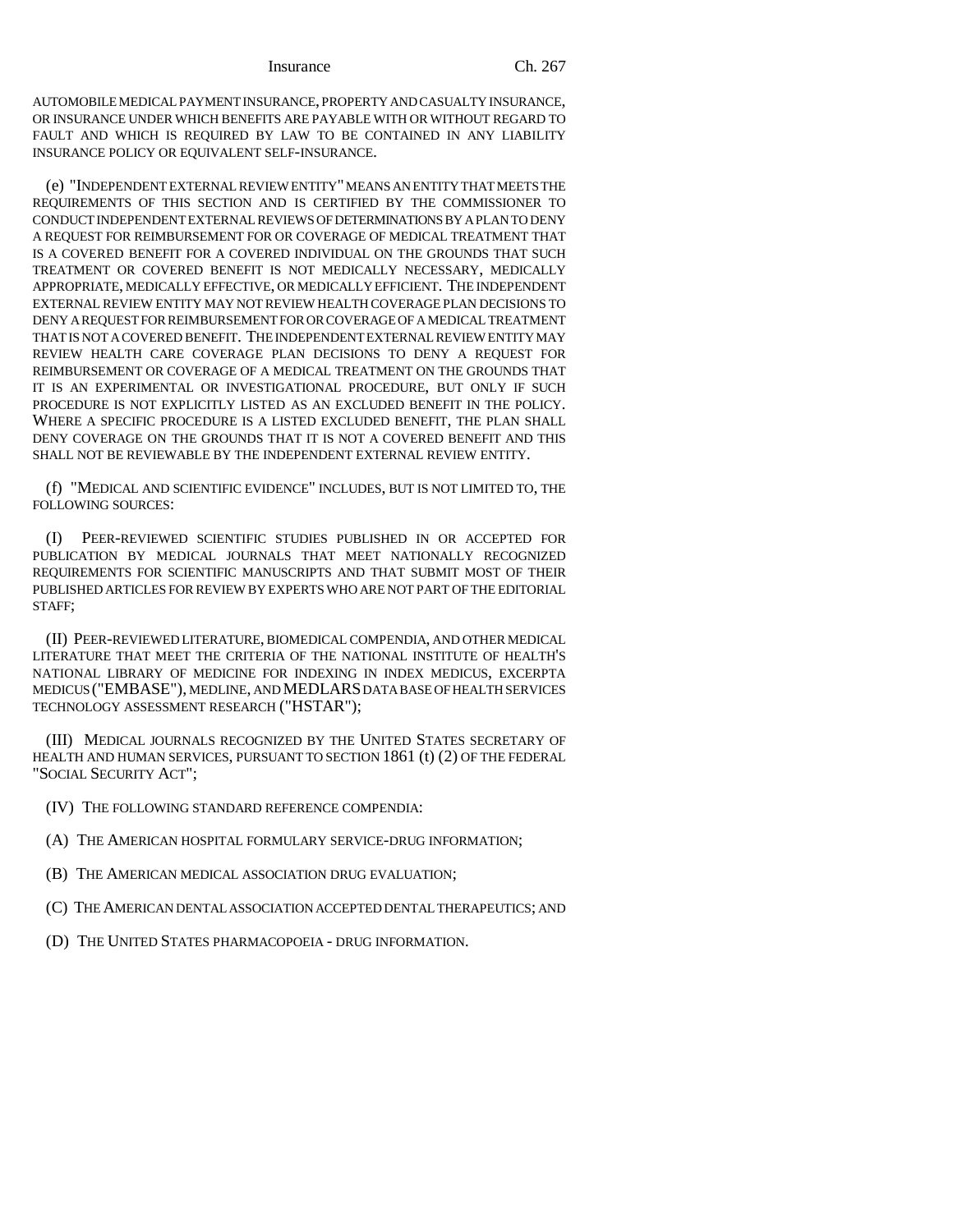### Ch. 267 Insurance

(V) FINDINGS, STUDIES, OR RESEARCH CONDUCTED BY OR UNDER THE AUSPICES OF FEDERAL GOVERNMENT AGENCIES AND NATIONALLY RECOGNIZED FEDERAL RESEARCH INSTITUTES, INCLUDING THE FEDERAL AGENCY FOR HEALTH CARE POLICY AND RESEARCH, NATIONAL INSTITUTES OF HEALTH, THE NATIONAL CANCER INSTITUTE, THE NATIONAL ACADEMY OF SCIENCES, THE HEALTH CARE FINANCING ADMINISTRATION, THE CONGRESSIONAL OFFICE OF TECHNOLOGY ASSESSMENT, AND THE NATIONAL BOARD RECOGNIZED BY THE NATIONAL INSTITUTES OF HEALTH FOR THE PURPOSE OF EVALUATING THE MEDICAL VALUE OF HEALTH SERVICES.

(3) HEALTH COVERAGE PLANS SHALL MAKE AVAILABLE AN INDEPENDENT EXTERNAL REVIEW PROCESS THAT MEETS THE REQUIREMENTS OF THIS SECTION. THE COST OF AN INDEPENDENT EXTERNAL REVIEW SHALL BE PAID BY THE HEALTH COVERAGE PLAN.

(4) (a) TO QUALIFY FOR CERTIFICATION BY THE COMMISSIONER AS AN INDEPENDENT EXTERNAL REVIEW ENTITY, SUCH ENTITY SHALL MEET THE FOLLOWING REQUIREMENTS:

(I) THE INDEPENDENT EXTERNAL REVIEW ENTITY SHALL ENSURE THAT CASES ARE REVIEWED BY EXPERT REVIEWERS KNOWLEDGEABLE ABOUT THE RECOMMENDED TREATMENT OR SERVICE THROUGH THE EXPERT REVIEWERS' ACTUAL, CURRENT CLINICAL EXPERIENCE AND WHO HAVE APPROPRIATE EXPERTISE IN THE SAME OR SIMILAR SPECIALTIES AS WOULD TYPICALLY MANAGE THE CASE BEING REVIEWED;

(II) THE INDEPENDENT EXTERNAL REVIEW ENTITY SHALL ENSURE THAT THE DECISION IS BASED UPON A CASE REVIEW THAT INCLUDES A REVIEW OF THE MEDICAL RECORDS OF THE COVERED INDIVIDUAL REQUESTING AN INDEPENDENT EXTERNAL REVIEW AND A REVIEW OF RELEVANT MEDICAL AND SCIENTIFIC EVIDENCE;

(III) THE INDEPENDENT EXTERNAL REVIEW ENTITY SHALL HAVE A QUALITY ASSURANCE PROCEDURE THAT ENSURES THE TIMELINESS AND QUALITY OF THE REVIEWS CONDUCTED PURSUANT TO THIS SECTION, THE QUALIFICATIONS AND INDEPENDENCE OF THE EXPERT REVIEWERS, AND THE CONFIDENTIALITY OF MEDICAL RECORDS AND REVIEW MATERIALS;

(IV) THE INDEPENDENT EXTERNAL REVIEW ENTITY SHALL MAINTAIN PATIENT CONFIDENTIALITY PURSUANT TO COLORADO AND FEDERAL LAW.

(b) IN ADDITION TO THE REQUIREMENTS SET FORTH IN PARAGRAPH (a) OF THIS SUBSECTION (4), THE COMMISSIONER SHALL ONLY CERTIFY AN INDEPENDENT EXTERNAL REVIEW ENTITY THAT:

(I) IS NOT A SUBSIDIARY OF, OR OWNED OR CONTROLLED BY, A CARRIER, TRADE ASSOCIATION OF CARRIERS, OR A PROFESSIONAL ASSOCIATION OF HEALTH CARE PROVIDERS;

(II) MAINTAINS DOCUMENTATION AVAILABLE FOR REVIEW BY THE DIVISION OF INSURANCE UPON REQUEST THAT SHALL INCLUDE THE FOLLOWING:

(A) THE NAMES OF ALL STOCKHOLDERS AND OWNERS OF MORE THAN FIVE PERCENT OF SUCH STOCK OR OPTIONS;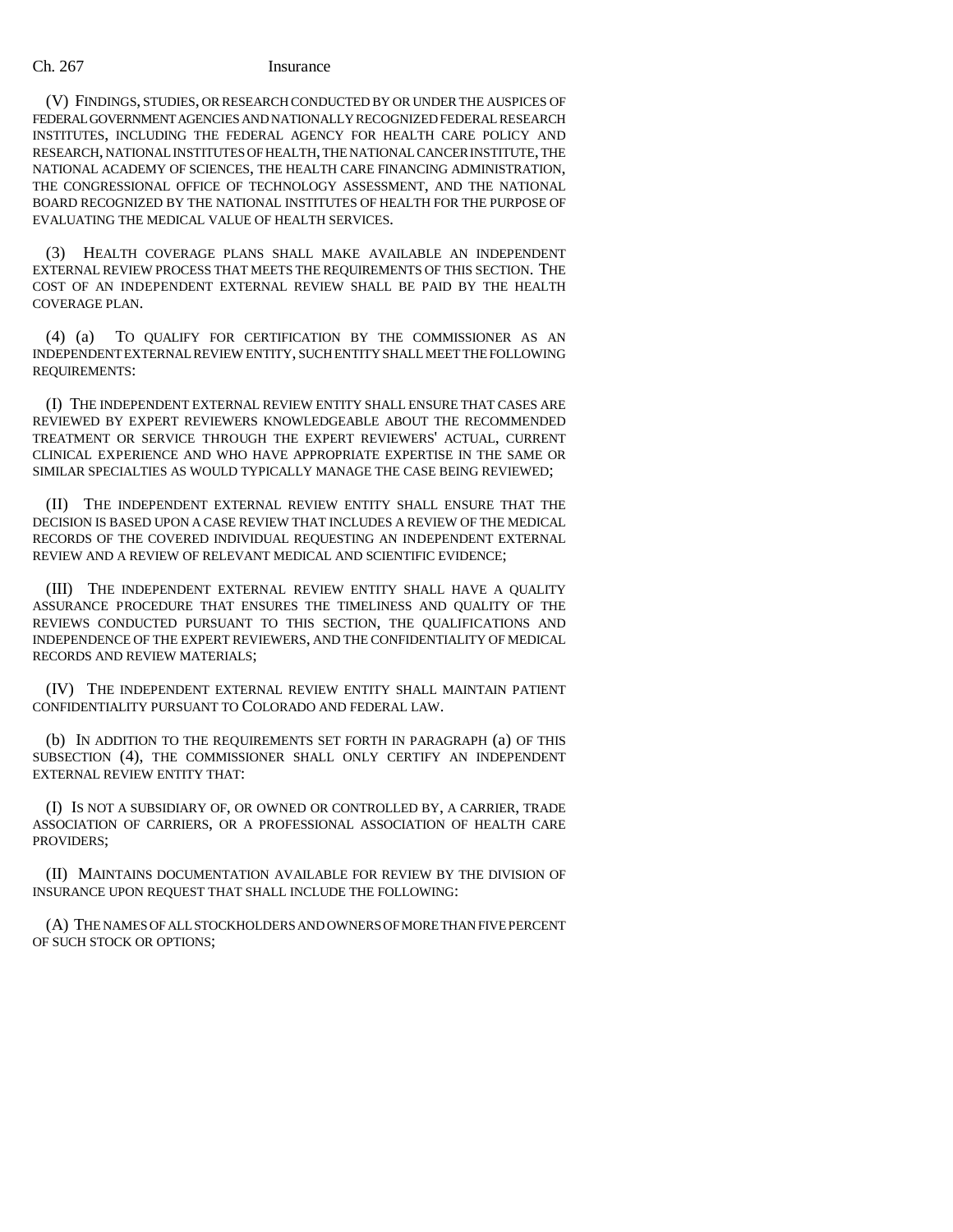(B) THE NAMES OF ALL HOLDERS OF BONDS OR NOTES IN AMOUNTS IN EXCESS OF ONE HUNDRED THOUSAND DOLLARS;

(C) THE NAMES OF ALL CORPORATIONS AND ORGANIZATIONS THAT THE INDEPENDENT EXTERNAL REVIEW ENTITY CONTROLS OR IS AFFILIATED WITH, AND THE NATURE AND EXTENT OF ANY OWNERSHIP OR CONTROL, INCLUDING THE AFFILIATED ORGANIZATION'S BUSINESS ACTIVITIES;

(D) THE NAMES OF ALL DIRECTORS, OFFICERS, AND EXECUTIVES OF THE INDEPENDENT EXTERNAL REVIEW ENTITY AND A STATEMENT REGARDING ANY RELATIONSHIP THE DIRECTORS, OFFICERS, OR EXECUTIVES MAY HAVE WITH ANY HEALTH COVERAGE PLAN OR CARRIER.

(III) DOES NOT HAVE ANY MATERIAL PROFESSIONAL, FAMILY, OR FINANCIAL CONFLICT OF INTEREST WITH:

(A) THE HEALTH COVERAGE PLAN OR ANY OFFICER, DIRECTOR, OR EXECUTIVE OF THE HEALTH COVERAGE PLAN. THIS REQUIREMENT SHALL NOT PROHIBIT A PHYSICIAN OR QUALIFIED HEALTH CARE PROFESSIONAL WHO CONTRACTS WITH THE HEALTH COVERAGE PLAN AS A PARTICIPATING PROVIDER FROM SERVING ON A REVIEW PANEL OF THE INDEPENDENT EXTERNAL REVIEW ENTITY IF THE PHYSICIAN OR QUALIFIED HEALTH CARE PROFESSIONAL MEETS THE REQUIREMENTS OF PARAGRAPH (c) OF SUBSECTION (2) OF THIS SECTION. IF A PARTICIPATING PROVIDER SERVES ON THE PANEL REVIEWING THE CASE OF A COVERED INDIVIDUAL REQUESTING AN INDEPENDENT EXTERNAL REVIEW, THE COVERED INDIVIDUAL REQUESTING AN INDEPENDENT EXTERNAL REVIEW SHALL BE NOTIFIED THAT A HEALTH CARE PROFESSIONAL SERVING ON THE REVIEW PANEL HAS A CONTRACT AS A PARTICIPATING PROVIDER WITH THE HEALTH COVERAGE PLAN.

(B) THE PHYSICIAN OR PHYSICIAN'S MEDICAL GROUP THAT TREATED THE COVERED INDIVIDUAL REQUESTING AN INDEPENDENT EXTERNAL REVIEW;

(C) THE INSTITUTION AT WHICH THE TREATMENT OR SERVICE WOULD BE PROVIDED;

(D) THE DEVELOPMENT OR MANUFACTURE OF THE PRINCIPAL DRUG, DEVICE, PROCEDURE, TREATMENT, OR SERVICE PROPOSED FOR THE COVERED INDIVIDUAL REQUESTING AN INDEPENDENT EXTERNAL REVIEW WHOSE TREATMENT IS UNDER REVIEW; OR

(E) THE COVERED INDIVIDUAL REQUESTING AN INDEPENDENT EXTERNAL REVIEW.

(c) NOTHING IN SUBPARAGRAPH (III) OF PARAGRAPH (b) OF THIS SUBSECTION (4) SHALL BE CONSTRUED TO INCLUDE AFFILIATIONS THAT ARE LIMITED TO STAFF PRIVILEGES AT A HEALTH CARE INSTITUTION.

(d) THE COMMISSIONER SHALL PROMULGATE SUCH RULES AS ARE NECESSARY FOR THE CERTIFICATION OF INDEPENDENT EXTERNAL REVIEW ENTITIES UNDER THIS SECTION. THE COMMISSIONER MAY DENY, SUSPEND, OR REVOKE THE CERTIFICATION OF AN INDEPENDENT EXTERNAL REVIEW ENTITY THAT DOES NOT COMPLY WITH THE REQUIREMENTS OF THIS SECTION. THE COMMISSIONER SHALL HAVE THE AUTHORITY TO CONTRACT WITH ANY PERSON OR ENTITY TO DEVELOP THE CERTIFICATION RULES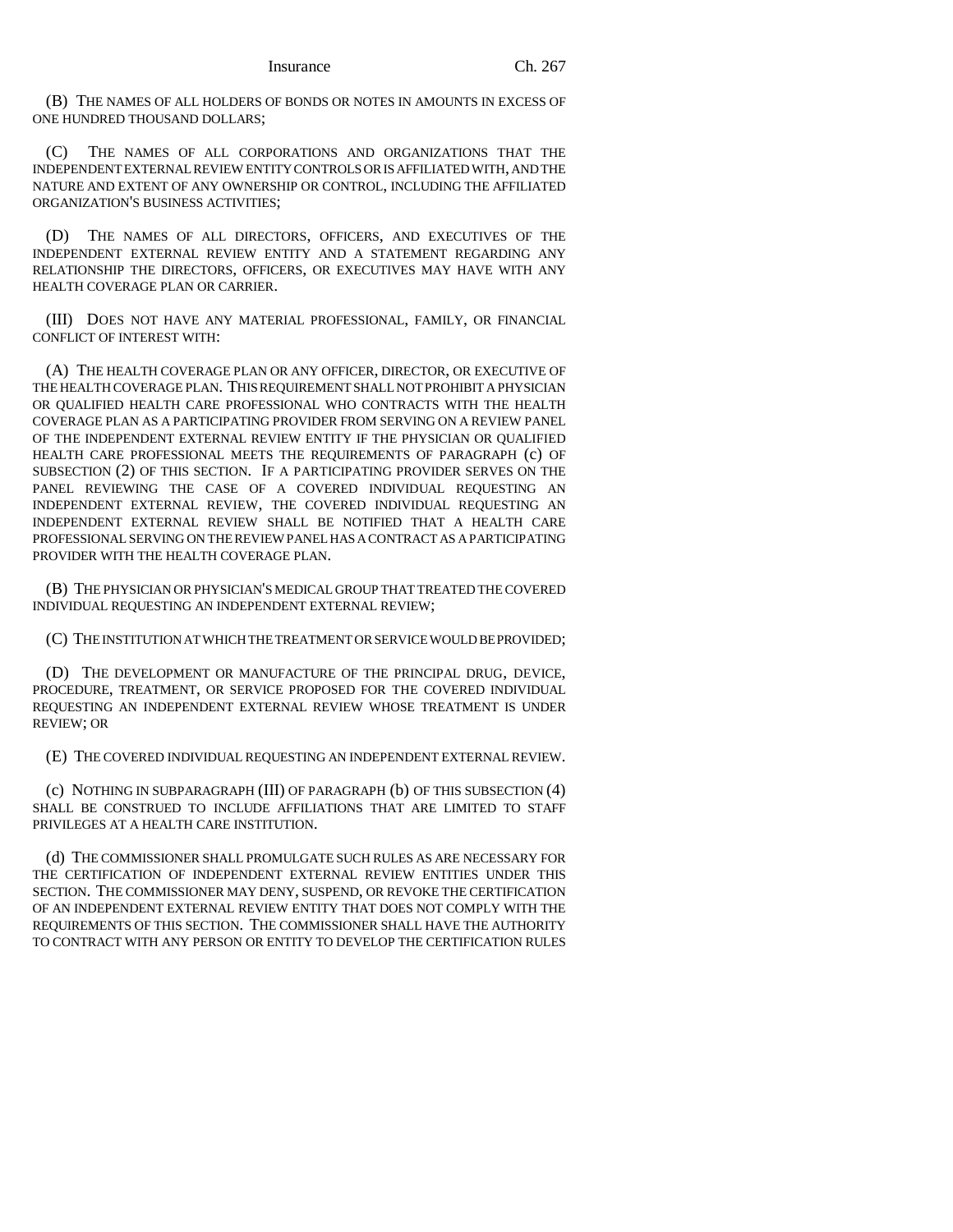### Ch. 267 Insurance

AND FOR ADMINISTRATION OF THE CERTIFICATION PROGRAM. THE COMMISSIONER SHALL CONSULT WITH AND UTILIZE PUBLIC AND PRIVATE RESOURCES, INCLUDING BUT NOT LIMITED TO HEALTH CARE PROVIDERS, IN THE DEVELOPMENT OF SUCH RULES.

(5) UPON RECEIPT OF A REQUEST FROM A COVERED PERSON REQUESTING AN INDEPENDENT EXTERNAL REVIEW OF A DENIAL, THE HEALTH CARE COVERAGE PLAN SHALL CONTACT THE DIVISION OF INSURANCE. THE DIVISION OF INSURANCE OR ITS CONTRACTOR SHALL INFORM THE HEALTH CARE COVERAGE PLAN OF THE NAME OF THE CERTIFIED INDEPENDENT EXTERNAL REVIEW ENTITY TO WHICH THE APPEAL SHOULD BE SENT.

(6) ALL HEALTH COVERAGE PLAN MATERIALS DEALING WITH THE PLAN'S GRIEVANCE PROCEDURES SHALL ADVISE COVERED PERSONS IN WRITING OF THE AVAILABILITY OF AN INDEPENDENT EXTERNAL REVIEW PROCESS, THE CIRCUMSTANCES UNDER WHICH A COVERED INDIVIDUAL REQUESTING AN INDEPENDENT EXTERNAL REVIEW MAY USE THE INDEPENDENT EXTERNAL REVIEW PROCESS, THE PROCEDURES FOR REQUESTING AN INDEPENDENT EXTERNAL REVIEW, AND THE DEADLINES ASSOCIATED WITH AN INDEPENDENT EXTERNAL REVIEW.

(7) A COVERED INDIVIDUAL REQUESTING AN INDEPENDENT EXTERNAL REVIEW SHALL MAKE SUCH REQUEST WITHIN SIXTY CALENDAR DAYS AFTER RECEIVING NOTIFICATION OF A SECOND-LEVEL APPEAL DENIAL OF COVERAGE FOR SUCH TREATMENT OR SERVICE. SUCH NOTIFICATION OF THE DENIAL OF COVERAGE SHALL INCLUDE A NOTIFICATION OF THE PERSON'S RIGHT TO AN INDEPENDENT EXTERNAL REVIEW. A COVERED INDIVIDUAL REQUESTING AN INDEPENDENT EXTERNAL REVIEW SHALL NOTIFY THE PLAN IF THE COVERED INDIVIDUAL REQUESTING AN INDEPENDENT EXTERNAL REVIEW REQUESTS AN EXPEDITED REVIEW.

(8) AFTER RECEIPT OF A WRITTEN REQUEST FOR AN INDEPENDENT EXTERNAL REVIEW, A HEALTH COVERAGE PLAN SHALL NOTIFY THE COVERED INDIVIDUAL REQUESTING AN INDEPENDENT EXTERNAL REVIEW IN WRITING. SUCH NOTIFICATION SHALL INCLUDE DESCRIPTIVE INFORMATION ON THE CERTIFIED INDEPENDENT EXTERNAL REVIEW ENTITY THAT THE DIVISION OF INSURANCE OR ITS CONTRACTOR HAS SELECTED TO CONDUCT THE INDEPENDENT EXTERNAL REVIEW.

(9) (a) THE HEALTH COVERAGE PLAN SHALL PROVIDE TO THE CERTIFIED INDEPENDENT EXTERNAL REVIEW ENTITY A COPY OF THE FOLLOWING DOCUMENTS AFTER THE DIVISION OF INSURANCE OR ITS CONTRACTOR HAS SELECTED A CERTIFIED INDEPENDENT EXTERNAL REVIEW ENTITY FOR THE CASE:

(I) ANY INFORMATION SUBMITTED TO THE HEALTH COVERAGE PLAN BY A COVERED INDIVIDUAL REQUESTING AN INDEPENDENT EXTERNAL REVIEW OR THE PHYSICIAN OR OTHER HEALTH CARE PROFESSIONAL OF THE COVERED INDIVIDUAL SEEKING AN INDEPENDENT EXTERNAL REVIEW IN SUPPORT OF THE REQUEST OF THE COVERED INDIVIDUAL REQUESTING AN INDEPENDENT EXTERNAL REVIEW FOR COVERAGE UNDER THE HEALTH COVERAGE PLAN'S PROCEDURES. THE CERTIFIED INDEPENDENT EXTERNAL REVIEW ENTITY SHALL MAINTAIN THE CONFIDENTIALITY OF ANY MEDICAL RECORDS SUBMITTED PURSUANT TO THIS SUBSECTION (9).

(II) A COPY OF ANY RELEVANT DOCUMENTS USED BY THE PLAN TO DETERMINE THE MEDICAL NECESSITY, MEDICAL APPROPRIATENESS, MEDICAL EFFECTIVENESS, OR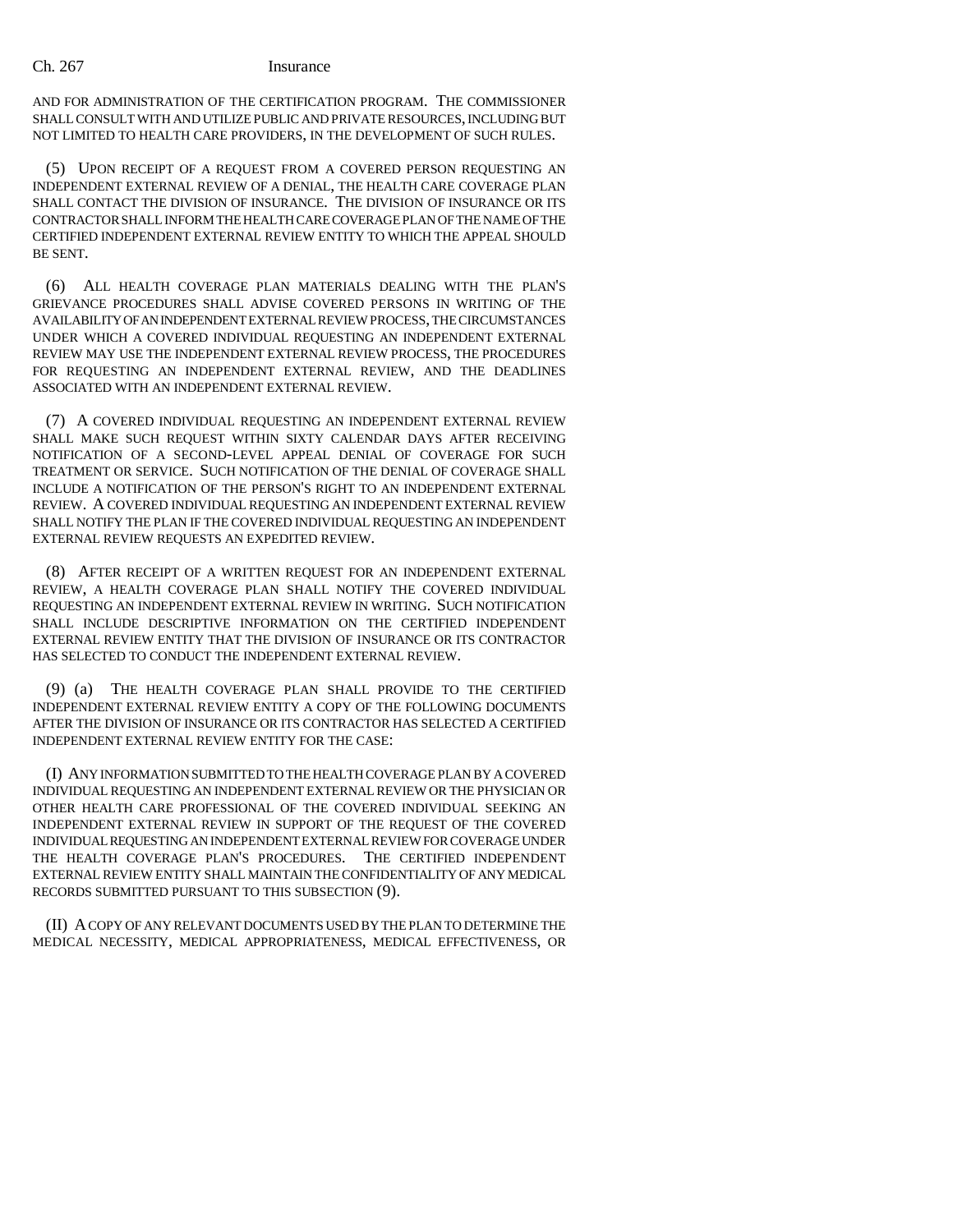Insurance Ch. 267

MEDICAL EFFICIENCY OF THE PROPOSED SERVICE OR TREATMENT, AND A COPY OF ANY DENIAL LETTERS ISSUED BY THE PLAN CONCERNING THE INDIVIDUAL CASE UNDER REVIEW. THE HEALTH COVERAGE PLAN SHALL PROVIDE, UPON REQUEST TO THE COVERED INDIVIDUAL REQUESTING AN INDEPENDENT EXTERNAL REVIEW, ALL RELEVANT INFORMATION SUPPLIED TO THE INDEPENDENT EXTERNAL REVIEW ENTITY THAT IS NOT CONFIDENTIAL OR PRIVILEGED UNDER STATE OR FEDERAL LAW CONCERNING THE INDIVIDUAL CASE UNDER REVIEW.

(b) THE CERTIFIED INDEPENDENT EXTERNAL REVIEW ENTITY SHALL NOTIFY THE COVERED INDIVIDUAL REQUESTING AN INDEPENDENT EXTERNAL REVIEW, THE PHYSICIAN OR OTHER HEALTH CARE PROFESSIONAL OF THE COVERED INDIVIDUAL REQUESTING AN INDEPENDENT EXTERNAL REVIEW, AND THE HEALTH COVERAGE PLAN OF ANY ADDITIONAL MEDICAL INFORMATION REQUIRED TO CONDUCT THE REVIEW AFTER RECEIPT OF THE DOCUMENTATION REQUIRED PURSUANT TO THIS SECTION. THE COVERED INDIVIDUAL REQUESTING INDEPENDENT EXTERNAL REVIEW OR THE PHYSICIAN OR OTHER HEALTH CARE PROFESSIONAL OF THE COVERED INDIVIDUAL REQUESTING AN INDEPENDENT EXTERNAL REVIEW SHALL SUBMIT THE ADDITIONAL INFORMATION, OR AN EXPLANATION OF WHY THE ADDITIONAL INFORMATION IS NOT BEING SUBMITTED, TO THE CERTIFIED INDEPENDENT EXTERNAL REVIEW ENTITY AND THE HEALTH COVERAGE PLAN AFTER THE RECEIPT OF SUCH A REQUEST. THE HEALTH COVERAGE PLAN MAY, AT ITS DISCRETION, DETERMINE THAT ADDITIONAL INFORMATION PROVIDED BY THE COVERED INDIVIDUAL REQUESTING INDEPENDENT EXTERNAL REVIEW OR THE PHYSICIAN OR OTHER HEALTH CARE PROFESSIONAL OF THE COVERED INDIVIDUAL REQUESTING INDEPENDENT EXTERNAL REVIEW JUSTIFIES A RECONSIDERATION OF ITS DENIAL OF COVERAGE, AND A SUBSEQUENT DECISION BY THE HEALTH COVERAGE PLAN TO PROVIDE COVERAGE SHALL TERMINATE THE INDEPENDENT EXTERNAL REVIEW UPON NOTIFICATION IN WRITING TO THE CERTIFIED INDEPENDENT EXTERNAL REVIEW ENTITY AND THE COVERED INDIVIDUAL REQUESTING AN INDEPENDENT EXTERNAL REVIEW.

(10) (a) THE CERTIFIED INDEPENDENT EXTERNAL REVIEW ENTITY SHALL SUBMIT THE EXPERT DETERMINATION TO THE HEALTH COVERAGE PLAN, THE COVERED INDIVIDUAL REQUESTING INDEPENDENT EXTERNAL REVIEW, AND THE PHYSICIAN OR OTHER HEALTH CARE PROFESSIONAL OF THE COVERED INDIVIDUAL REQUESTING AN INDEPENDENT EXTERNAL REVIEW WITHIN THIRTY WORKING DAYS AFTER THE HEALTH COVERAGE PLAN HAS RECEIVED A REQUEST FOR EXTERNAL REVIEW; EXCEPT THAT, AT THE REQUEST OF THE EXPERT REVIEWER, SUCH DEADLINE SHALL BE EXTENDED BY UP TO TEN WORKING DAYS FOR THE CONSIDERATION OF ADDITIONAL INFORMATION REQUIRED PURSUANT TO THIS SECTION. IN THE CASE OF AN EXPEDITED REVIEW, THE DETERMINATIONS SHALL BE SUBMITTED WITHIN SEVEN WORKING DAYS AFTER THE HEALTH COVERAGE PLAN HAS RECEIVED A REQUEST FOR EXTERNAL REVIEW; EXCEPT THAT, AT THE REQUEST OF THE EXPERT REVIEWER, THE DEADLINE SHALL BE EXTENDED FOR FIVE WORKING DAYS FOR THE CONSIDERATION OF ADDITIONAL INFORMATION REQUIRED PURSUANT TO THIS SECTION.

(b) THE EXPERT REVIEWER'S DETERMINATION SHALL BE IN WRITING AND STATE THE REASONS THE REQUESTED TREATMENT OR SERVICE SHOULD OR SHOULD NOT BE COVERED. THE EXPERT REVIEWER'S DETERMINATIONS SHALL SPECIFICALLY CITE THE RELEVANT PROVISIONS IN THE HEALTH COVERAGE PLAN DOCUMENTATION, THE SPECIFIC MEDICAL CONDITION OF THE COVERED INDIVIDUAL REQUESTING AN INDEPENDENT EXTERNAL REVIEW, AND THE RELEVANT DOCUMENTS PROVIDED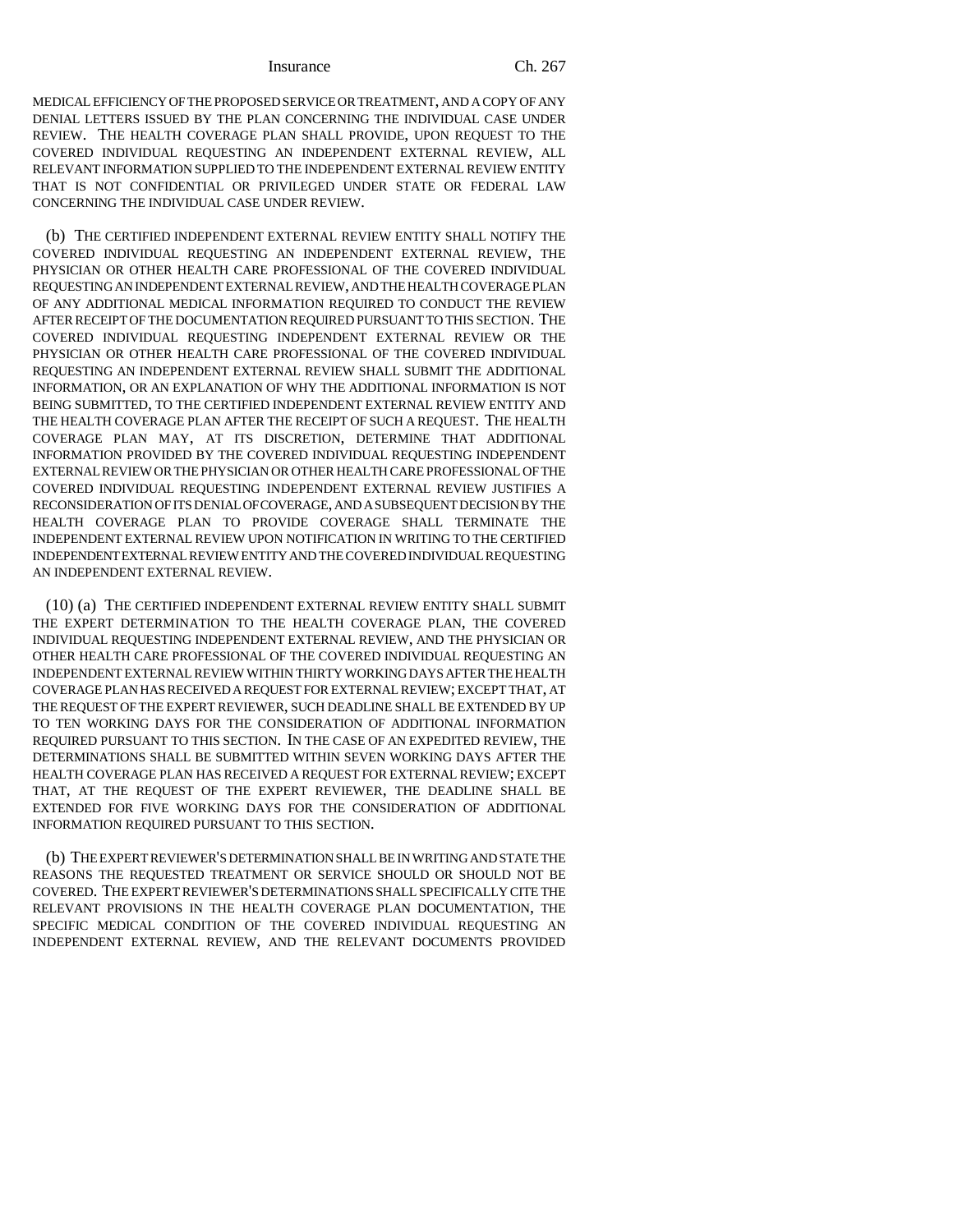PURSUANT TO THIS SECTION TO SUPPORT THE EXPERT REVIEWER'S DETERMINATION. THE EXPERT REVIEWER'S DETERMINATION SHALL BE BASED ON AN OBJECTIVE REVIEW OF RELEVANT MEDICAL AND SCIENTIFIC EVIDENCE.

(c) DETERMINATIONS SHALL ALSO INCLUDE:

(I) THE TITLES AND QUALIFYING CREDENTIALS OF THE PERSONS CONDUCTING THE REVIEW;

(II) A STATEMENT OF THE UNDERSTANDING OF THE PERSONS CONDUCTING THE REVIEW OF THE NATURE OF THE GRIEVANCE AND ALL PERTINENT FACTS;

(III) THE RATIONALE FOR THE DECISION;

(IV) REFERENCE TO MEDICAL AND SCIENTIFIC EVIDENCE AND DOCUMENTATION CONSIDERED IN MAKING THE DETERMINATION; AND

(V) IN CASES INVOLVING A DETERMINATION ADVERSE TO THE COVERED INDIVIDUAL REQUESTING AN INDEPENDENT EXTERNAL REVIEW, THE INSTRUCTIONS FOR REQUESTING A WRITTEN STATEMENT OF THE CLINICAL RATIONALE, INCLUDING THE CLINICAL REVIEW CRITERIA USED TO MAKE THE DETERMINATION.

(11) THE DETERMINATIONS OF THE EXPERT REVIEWER SHALL BE BINDING ON THE HEALTH COVERAGE PLAN AND ON THE COVERED INDIVIDUAL REQUESTING INDEPENDENT EXTERNAL REVIEW. A DETERMINATION OF THE EXPERT REVIEWER IN FAVOR OF THE COVERED INDIVIDUAL REQUESTING INDEPENDENT EXTERNAL REVIEW SHALL CREATE A REBUTTABLE PRESUMPTION IN ANY SUBSEQUENT ACTION THAT THE HEALTH COVERAGE PLAN'S COVERAGE DETERMINATION WAS NOT APPROPRIATE. A DETERMINATION OF THE EXPERT REVIEWER IN FAVOR OF THE HEALTH COVERAGE PLAN SHALL CREATE A REBUTTABLE PRESUMPTION IN ANY SUBSEQUENT ACTION THAT THE HEALTH COVERAGE PLAN'S COVERAGE DETERMINATION WAS APPROPRIATE.

(12) WHERE AN EXPERT DETERMINATION IS MADE IN FAVOR OF THE COVERED INDIVIDUAL REQUESTING AN INDEPENDENT EXTERNAL REVIEW, COVERAGE FOR THE TREATMENT AND SERVICES REQUIRED UNDER THIS SECTION SHALL BE PROVIDED SUBJECT TO THE TERMS AND CONDITIONS APPLICABLE TO BENEFITS UNDER THE HEALTH COVERAGE PLAN.

(13) A CERTIFIED INDEPENDENT EXTERNAL REVIEW ENTITY AND AN EXPERT REVIEWER ASSIGNED BY SUCH INDEPENDENT EXTERNAL REVIEW ENTITY TO CONDUCT A REVIEW PURSUANT TO THIS SECTION SHALL BE IMMUNE FROM CIVIL LIABILITY IN ANY ACTION BROUGHT BY ANY PERSON BASED UPON THE DETERMINATIONS MADE PURSUANT TO THIS SECTION. THIS SUBSECTION (13) SHALL NOT APPLY TO AN ACT OR OMISSION OF THE INDEPENDENT EXTERNAL REVIEW ENTITY THAT IS MADE IN BAD FAITH OR INVOLVES GROSS NEGLIGENCE.

(14) NOTHING IN THIS SECTION SHALL MAKE THE HEALTH COVERAGE PLAN LIABLE FOR DAMAGES ARISING FROM ANY ACT OR OMISSION OF THE CERTIFIED INDEPENDENT EXTERNAL REVIEW ENTITY.

(15) A HEALTH COVERAGE PLAN MAY REQUIRE A SURETY BOND TO INDEMNIFY THE